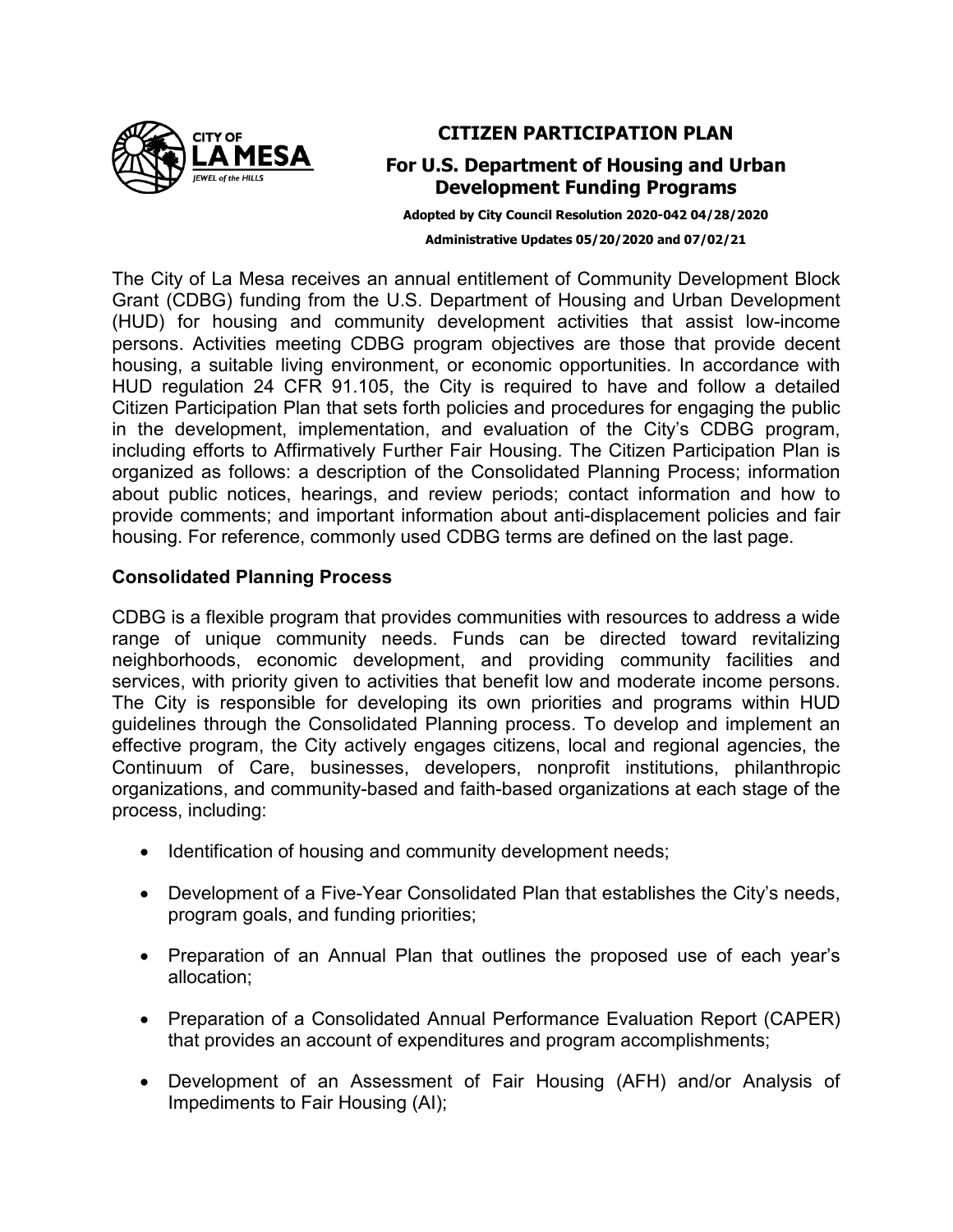- Consideration of substantial amendments to the Citizen Participation Plan, Consolidated Plan, Annual Plan, CAPER, AFH and/or AI; and
- Providing for public comment and hearings for proposed plans, amendments, and the AFH and/or AI, with formal approval by the La Mesa City Council.

# **Public Hearings and Workshops**

The City conducts at least two public hearings each year to obtain citizen views and to provide the public with the City's responses and questions regarding housing and community development needs, proposed allocation of CDBG funds, strategies and actions taken to affirmatively further fair housing, and to review program performance. These include:

- One public workshop and survey during the development of the Five-Year Consolidated Plan prior to preparing and publishing the Consolidated Plan for public comment. Typically held in September, the purpose of this outreach is to obtain citizens' views about the City's diverse housing and community development needs and the priority of those needs.
- Public hearings to reaffirm needs and priorities in preparation of the Annual Plan and to adopt the Annual Plan. At the beginning of the Annual Plan process, typically in February or March, a hearing is held to obtain citizens' views about the funding allocation for the upcoming program year, prior to preparation of the plan. A second public hearing is held after the plan has been drafted.
- One public hearing during the development of the AFH and/or one workshop during the development of the Analysis of Impediments to Fair Housing (AI) prior to publishing the AFH and/or AI for public comment.
- Public hearings to consider substantial amendments to the Consolidated Plan, Annual Plan, Citizen Participation Plan, and AFH and/or AI.

Public hearings are generally held the second and fourth Tuesday of the month at 6:00 p.m. in the Council Chambers located at 8130 Allison Avenue, La Mesa, California, 91942, convenient to potential and actual beneficiaries of funding and accessible to people with disabilities. The Council Chambers are located one block from the San Diego Trolley Orange Line and within one block of MTS bus routes 1 and 7.

La Mesa City Hall and Council Chambers are accessible to persons with disabilities. Reasonable accommodations will be made for persons with disabilities. Listening devices for the hearing impaired are available at public hearings. Translators are provided for non-English speaking persons when requests are made within five working days prior to a hearing. Advertisements for public hearings include verbiage indicating that accommodations for disabled and non-English speaking residents will be made available upon request. Individuals with disabilities, who require reasonable accommodation in order to participate in the City Council meetings, should contact the City's Americans with Disabilities Act (ADA) Coordinator at 619.667.1175 or by fax 619.667.1163.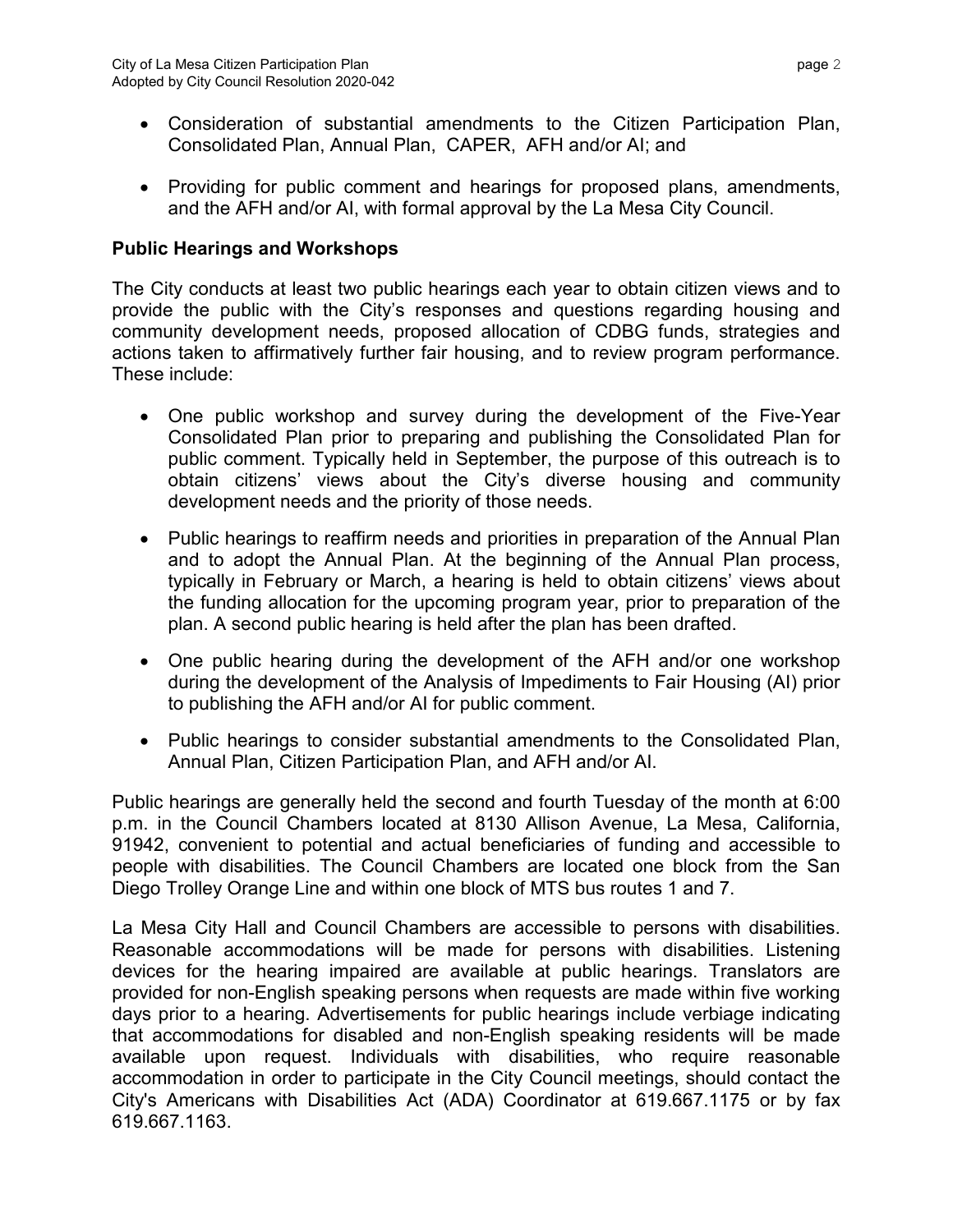Careful consideration is given to all comments and views expressed by the public, whether given as verbal testimony at the public hearing or submitted in writing during the review and comment period. All submitted Consolidated Planning documents include a section that presents all public comments, City responses, and explains why any comments were not accepted.

# **Notice of Hearings and Review Periods**

Public review periods are provided at all stages of the Consolidated Planning process to encourage participation by interested parties. To allow for informed comment, notices provide specific information regarding the subject of the notice including anticipated amount of funding, eligible types of activities, expected benefit to low and moderate income persons, staff contact information, date, time, and location of the event. Notices are published in the Daily Transcript, a newspaper of general circulation, in the legal section. The City of La Mesa provides advance notice as follows:

- Citizen Participation Plan 30 days
- Five-Year Consolidated Plan 30 days
- Annual Action Plan 30 days
- Substantial Amendment 30 days
- $CAPER 15 \, days$
- AFH and/or Analysis of Impediments to Fair Housing (AI) 30 days
- Community Workshops 15 days

The CAPER, which describes how funds were actually expended and the extent to which these funds were used for activities that benefited low and moderate income people, is prepared after the June 30 completion of the program year and made available for a 15-day public review and comment period, typically in August, before submission to HUD. HUD requires submission of the CAPER no later than ninety (90) days after the program year end, by September 28.

## COVID-19 Waivers

Effective May 1, 2020, the City of La Mesa received Waivers of CPD Grant Program and Consolidated Plan Requirements to Prevent the Spread of COVID-19 and Mitigate Economic Impacts Caused by COVID-19. The waivers are implemented for Consolidated Planning activities as follows:

- Public Comment Period for Consolidated Plan Amendment 5 days
- Reasonable Notice and Opportunity to Comment 5 days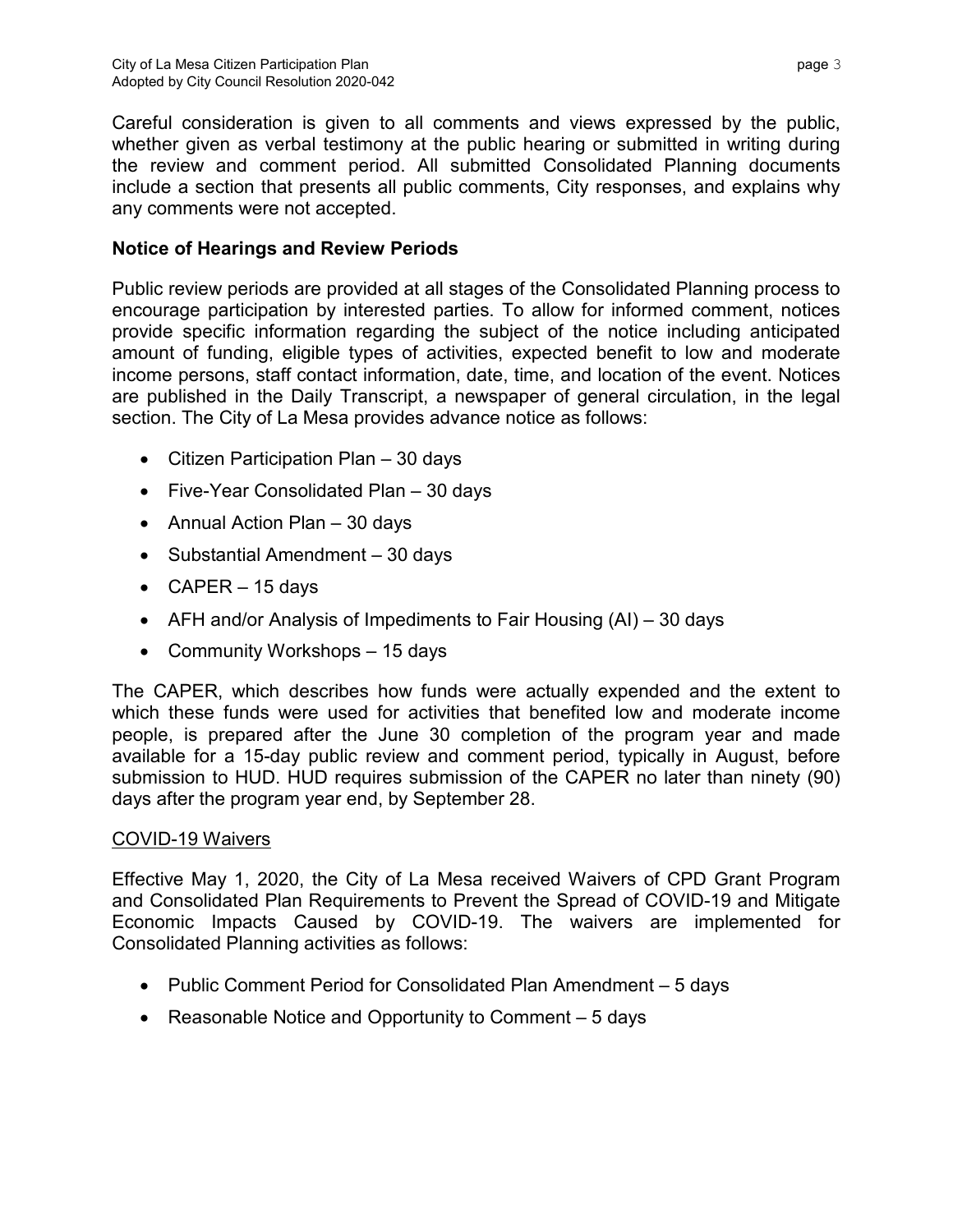### **Strategic Planning Process**

The City's Strategic Planning process provides a framework for guiding the organization's work efforts, which helps shape budget priorities. The first step in strategic planning is to obtain community input. Each year, in February, the La Mesa City Council conducts Town Hall meetings at various neighborhood schools throughout the City. Meeting locations include low- and moderate- income areas and all meeting sites are accessible to persons with disabilities. The purpose of the Town Hall meeting format is to find out what residents think about their city, to hear their concerns, and to obtain input on their vision for La Mesa's future.

All residents are encouraged to participate in the Town Hall meetings. Notice of these events is publicized on social media, the City's website [www.cityoflamesa.com,](http://www.cityoflamesa.com/) the Community Bulletin Board on Cox channel 24, the Civic Center Marquee Sign, the La Mesa FOCUS newsletter, and with signage placed around the City.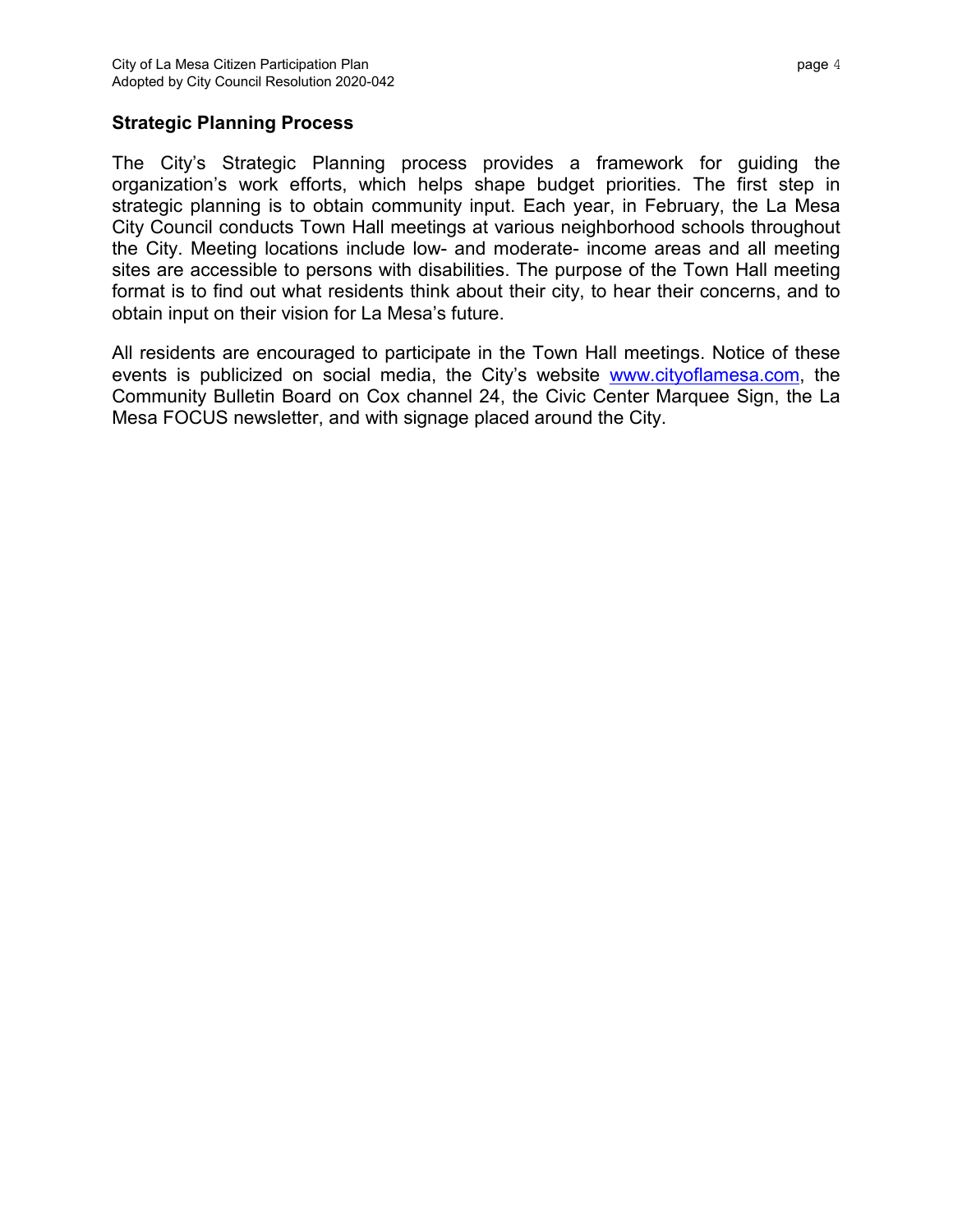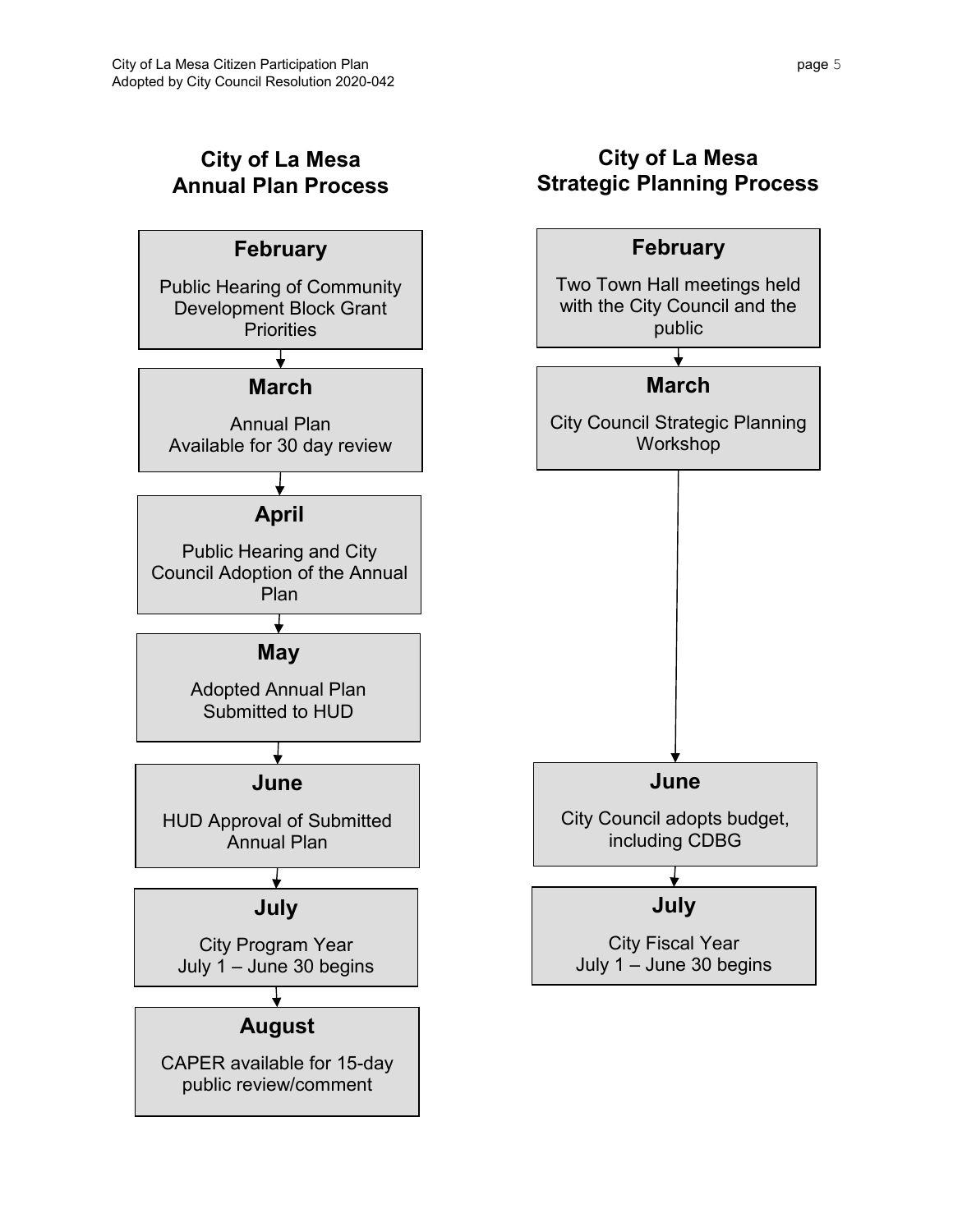### **Public Access to Information**

Citizens of La Mesa, public agencies and other interested parties are provided with reasonable and timely access to local meetings, information, and records relating to the proposed, actual, and past use of funds covered by this Citizen Participation Plan.

The Citizen Participation Plan, Consolidated Plan, Annual Plan, CAPER, AFH and/or Analysis of Impediments to Fair Housing (AI), and any substantial amendments to these plans are available for public review at the City of La Mesa, 8130 Allison Avenue, La Mesa, California and the City's website [www.cityoflamesa.com.](http://www.cityoflamesa.com/) These documents are maintained and accessible for a period of five (5) years, and can be provided, upon request, in an accessible format to persons with disabilities and non-English speakers.

The City publishes notices of public meetings, comment periods and public hearings in the Daily Transcript, a newspaper of general circulation, to encourage involvement by all of its citizens, particularly, low- and moderate- income residents, residents of blighted neighborhoods, minorities, non-English speaking persons and persons with disabilities who may benefit from the use of HUD funded activities. Opportunities for public participation may also be publicized through direct notification (mail, e-mail, or flyers) of groups or individuals who have expressed an interest or whom the City identifies as having a greater potential interest, such as disabled persons, minorities, seniors, youth, etc. The City provides opportunities for public involvement at all stages of the process, including identifying and prioritizing needs and overseeing the way in which programs are carried out.

## **Written Public Comment**

It is the policy of the City of La Mesa to provide reasonable opportunity, 15 to 30 days depending on the review periods defined above, for interested parties to examine the contents of Consolidated Planning documents, including the AFH and/or AI, and submit written comments prior to finalization. The details for public comment on a specific document are included in the public notice. City staff provides a meaningful, written reply within 15 days, when practicable, and a summary of the comments with City responses is included with the final document. Documents are made available for public review at the City of La Mesa, 8130 Allison Avenue, La Mesa, California and the City's website [www.cityoflamesa.com.](http://www.cityoflamesa.com/)

#### **Amendments**

Consolidated Planning documents are amended any time there is a substantial change in the approved priorities or funds distribution method; the addition of a funded activity not previously approved; or a change in the approved purpose, location, scope, or beneficiaries of an activity. As required by 24 CFR 91.105, the public is notified and provided a 30-day opportunity to review and comment, prior to the public hearing, on substantial amendments described below:

• The addition, elimination, or modification of a priority goal originally described in the Five-Year Consolidated Plan.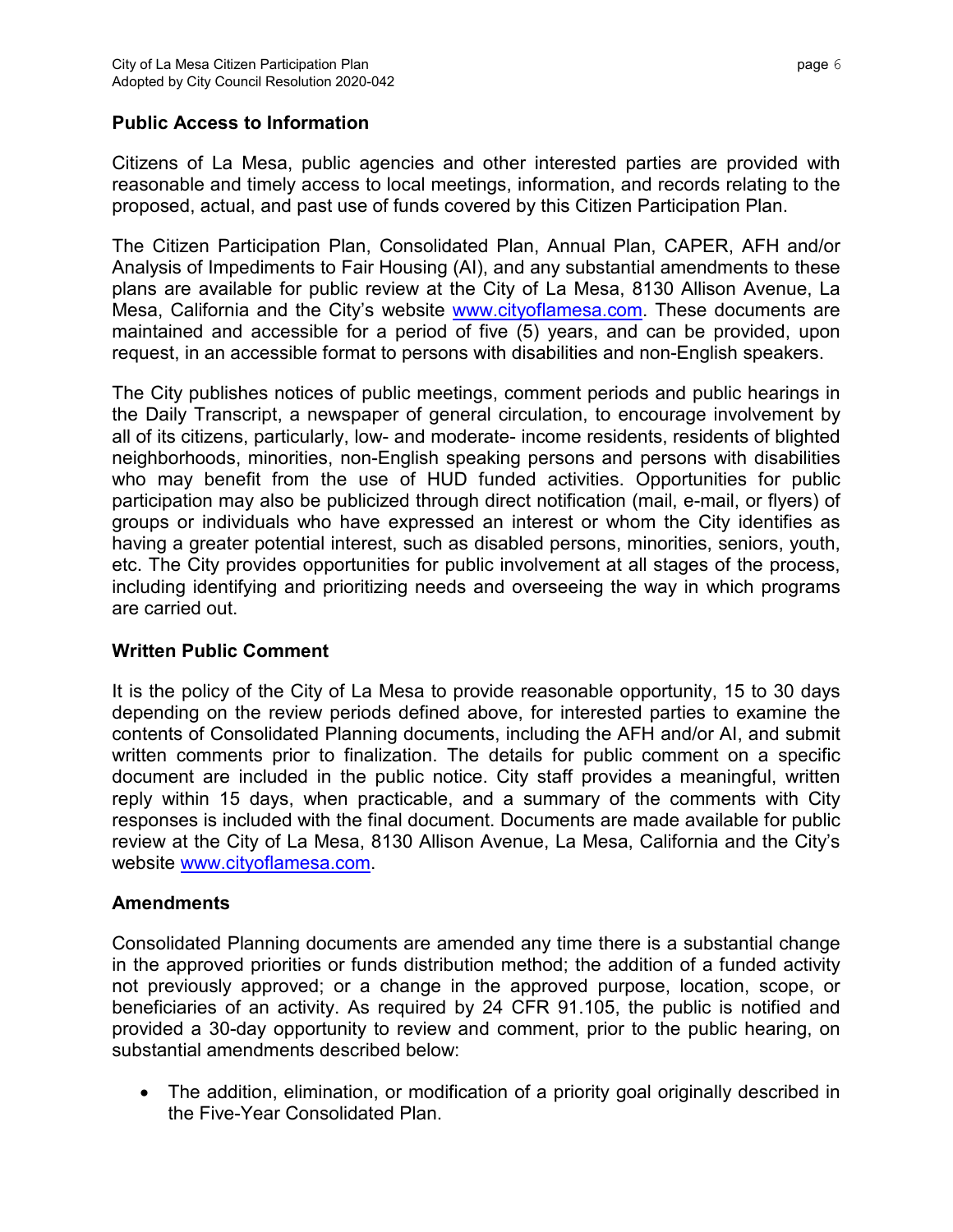- The elimination of an activity originally described in the Annual Plan.
- The addition of an activity not originally described in the Annual Plan.
- A change in the use of funding from one activity to another described in the Annual Plan.
- A change in the purpose, scope, location, or beneficiaries of an activity described in the Annual Plan.
- A change in funding of \$25,000 or more, whether an increase or decrease, allocated to an activity described in the Annual Plan.
- A change to the previously adopted AFH and/or Analysis of Impediments to Fair Housing (AI) resulting from a material change in circumstances affecting the information on which the AFH and/or AI was based to the extent that the analysis, the fair housing contributing factors, or the priorities and goals of the AFH and/or AI no longer reflect actual circumstances (for instance, a significant change that impacts the City's ability to carry out the AFH and/or AI, such as new significant contributing factors, civil rights findings, a substantial change in demographics used, a Presidentially declared disaster, etc.); or resulting from a written notification provided by HUD identifying a material change that HUD believes warrants revisions to the AFH and/or AI.
- A substantial amendment to the Citizen Participation Plan.

#### **Technical Assistance**

Upon request, the City of La Mesa works with individuals or groups which represent lower income people to develop proposals for funding assistance under the Consolidated Plan Programs. The City provides technical assistance for proposals that strengthen and expand the role of community based development organizations in planning for eligible activities.

#### **Anti-displacement**

The City of La Mesa strives to avoid or minimize the displacement of individuals as a result of HUD funded activities. Therefore, to the greatest extent possible, the City:

- Considers the impact of displacement in site selection, during the project planning phase.
- Provides information to displaced individuals on available assistance and relocation benefits.

Prior to approval of any HUD funded activity with the potential for temporary or permanent displacement of individuals, the responsible agency (City or private developer) provides a written plan of action for comparable replacement low-income housing and assistance to displaced persons, based on the Uniform Relocation Assistance and Real Property Acquisition Policies Act of 1970 (URA), 49 CFR part 24.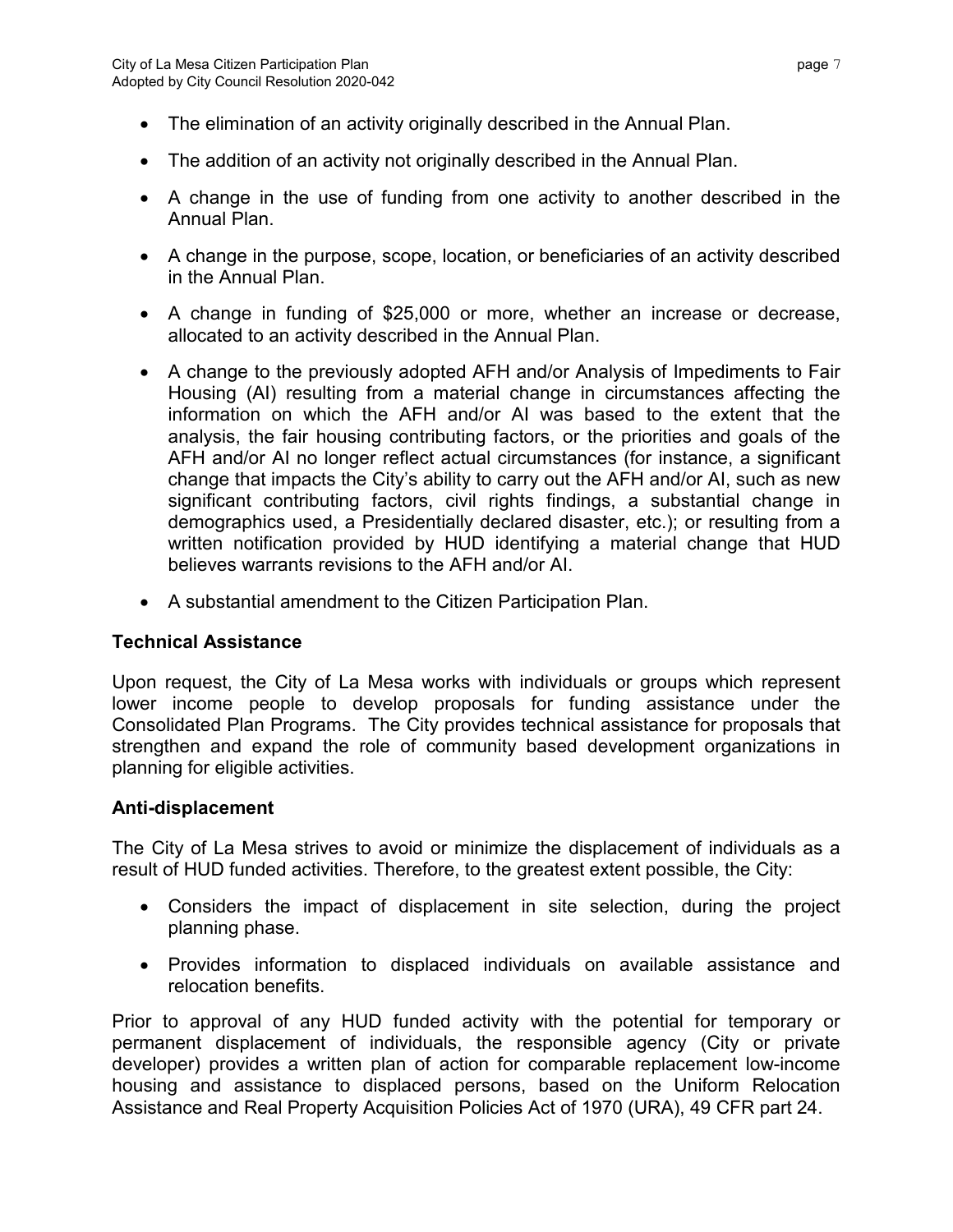## **Assessment of Fair Housing (AFH) Data**

As part of the AFH and/or Analysis of Impediments to Fair Housing (AI), the City gathers and analyzes historical and existing fair housing conditions data that pertain to determining the goals required to affirmatively further fair housing that is used in the development of the Consolidated Plan. The City makes available to the public, residents, public agencies, and other interested parties any HUD-provided data and other supplemental information the City plans to incorporate into the AFH and/or AI at the start of the public participation process (or as soon as feasible thereafter).

## **AFH-Associated Consultation**

The City consults with other public and private agencies that provide assisted housing, health services, and social services, including those persons with HIV/AIDS and their families, and homeless persons. In addition to community-based and regionally-based institutions and organizations that represent protected class members and organizations that enforce fair housing laws, when preparing the AFH and/or Analysis of Impediments to Fair Housing (AI), the City also consults with public housing authorities (PHAs) operating in the region. The consultation process includes regional government agencies in addition to adjacent jurisdictions and the County of San Diego.

The AFH and/or AI Community Participation Policies incorporates all other Citizen Participation policies in the same manner as other components of the plan (e.g. regarding the Availability of Draft and Approved Documents; Public Hearings; Notice of Hearings and Review Periods, including Minor Amendments; Availability of and Access to Records; and submitting Written Public Comments).

## **Complaint Procedures**

The Federal Government has given the Mayor and City Council sole responsibility and authority to develop and implement the Consolidated Plan program within HUD regulated guidelines. HUD requires 30-day public review periods for the Five-Year Consolidated Plan, AFH and/or Analysis of Impediments to Fair Housing (AI), and substantial amendments. The review period for the CAPER and Annual Plan is 15 days.

Written comments, complaints, concerns, or questions addressed to the City of La Mesa will receive a meaningful and substantive reply generally within 15 days, when practicable. A summary of all comments or views received, including a summary of views not accepted and the reasons therefor, shall be attached to the final Consolidated Plan or AFH and/or AI.

## **CDBG Program Contact Information**

Allyson Kinnard City of La Mesa Community Development Block Grant Coordinator 8130 Allison Avenue La Mesa, CA 91942 akinnard@cityoflamesa.us